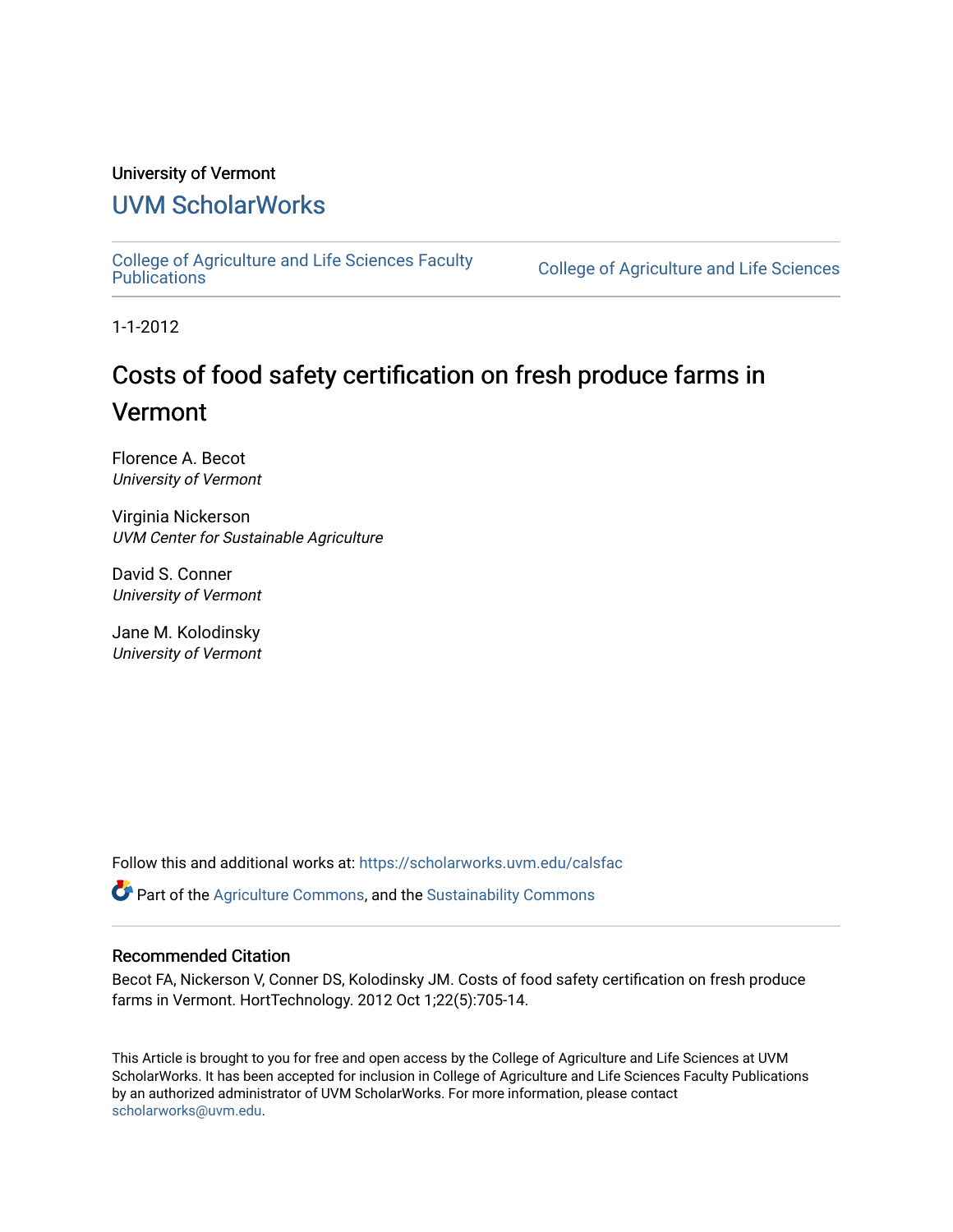# Production<br>nd Marketir and M Reports

## Costs of Food Safety Certification on Fresh Produce Farms in Vermont

Florence A. Becot<sup>1,3</sup>, Virginia Nickerson<sup>2</sup>, David S. Conner<sup>1</sup>, and Jane M. Kolodinsky<sup>1</sup>

ADDITIONAL INDEX WORDS. good agricultural practices, GAPs, microbial contamination, foodborne illnesses

SUMMARY. This article addresses the economic costs of good agricultural practices (GAPs) audits of small and medium size farms in Vermont. It focuses on the costs of infrastructure, equipment, and labor required to successfully pass a U.S. Department of Agriculture (USDA) GAPs audit. In-depth interviews and surveys of produce farmers in 2011 revealed that the cost of GAPs certification ranges between \$37 and \$54 per acre, and an additional 7 hours were required each week during the growing season. Based on this exploratory research, certifying all the farms in Vermont would cost between \$228,216 and \$3,019,114. Our study explored all the criteria of the certification and measured the costs of GAPs from planning stages to daily record keeping more than one year after the certification was achieved. This study provides information to farmers who are considering GAPs certification. It also provides background information to agricultural service providers and policymakers planning for the future of the fresh produce industry.

The 2020 Healthy People initiative of the U.S. Department of Health and Human Services aims to increase the U.S. consumption of fruit and vegetables by 80% and 37% respectively by 2020, while reducing the number of outbreaks of foodborne illnesses in fruit and vegetables by 10% (U.S. Department of Health and Human Services, 2010a, 2010b). The Centers for Diseases Control estimate that foodborne

infections cause 48 million illnesses (one in six Americans) including 128,000 hospitalization and 3000 deaths each year in the United States (Centers for Disease Control and Prevention, 2011). In the 1970s, fruit and vegetables were responsible for about 1% of foodborne disease cases, but had increased to 12% by the 1990s. The fruit and vegetable-related outbreaks have recently outpaced those related poultry, beef, and pork (Bassett and Mcclure, 2008; Smith Dewaal et al., 2012). This increase in outbreaks may be attributed to two factors: increased consumption of fruit and vegetables

(USDA, 2011), and better tracking of outbreaks (Mead et al., 1999). Nevertheless, improving food safety of fresh produce should remain a focus of all actors involved in the production, distribution, and preparation of fresh produce.

GAPs were developed by the USDA to provide guidance on agricultural, handling, and processing steps that can reduce the microbial food safety risks associated with fresh produce (U.S. Department of Health and Human Services, Food and Drug Administration (FDA), and Center for Food Safety and Applied Nutrition, 1998). Although GAPs were developed over 10 years ago, there is limited research on the costs of implementation to farmers. This article addresses the economic costs of GAPs audit on farms in Vermont. Surveys and indepth interviews were used to answer the following research questions: 1) how much does USDA GAPs certification cost farmers?, 2) how much labor is needed for GAPs certification?, and 3) how much would it cost to certify all the farms in Vermont?

#### Background

Addressing the issue of produce safety is critical. Recent recalls of cantaloupe (Cucumis melo var. cantalupensis) in Colorado, and strawberries  $(Fragaria \times ananasa)$  in Oregon are bringing the question of produce food safety to the forefront for wholesalers, supermarkets, institutional buyers, and customers. Foodborne illness has a significant impact on the U.S. economy and the agricultural and food processing sector. The FDA and Food Safety Inspection Service estimate that \$3 billion is spent annually on hospitalization, and incidents related to foodborne illnesses cause between \$20 and \$40 billion in lost productivity (Almanza and Nesmith, 2004). Produce recalls affect growers through decreases in sales and negative reputational impacts, even when their product was not involved in the recall. (Calvin, 2003; Calvin et al., 2004).

GAPS. GAPs have been developed to provide guidance on agricultural, handling, and processing steps

| <b>Units</b>                          |           |         |                                     |
|---------------------------------------|-----------|---------|-------------------------------------|
| To convert U.S. to SI,<br>multiply by | U.S. unit | SI unit | To convert SI to U.S<br>multiply by |
| 0.4047                                | $\arccos$ | ha      | 2.4711                              |

We would like to thank the farmers who participated in the research project, University of Vermont Extension for the research grant, and our colleagues at the University of Vermont. We thank Shermain Hardesty, Mary Hendrickson and the anonymous reviewers.

<sup>1</sup> Department of Community Development and Applied Economics, University of Vermont, 146 University Place, Burlington, VT 05405

<sup>2</sup> UVM Center for Sustainable Agriculture, 106 High Point Center, Suite 300, Colchester, VT 05446

<sup>3</sup> Corresponding author. E-mail: fbecot@uvm.edu.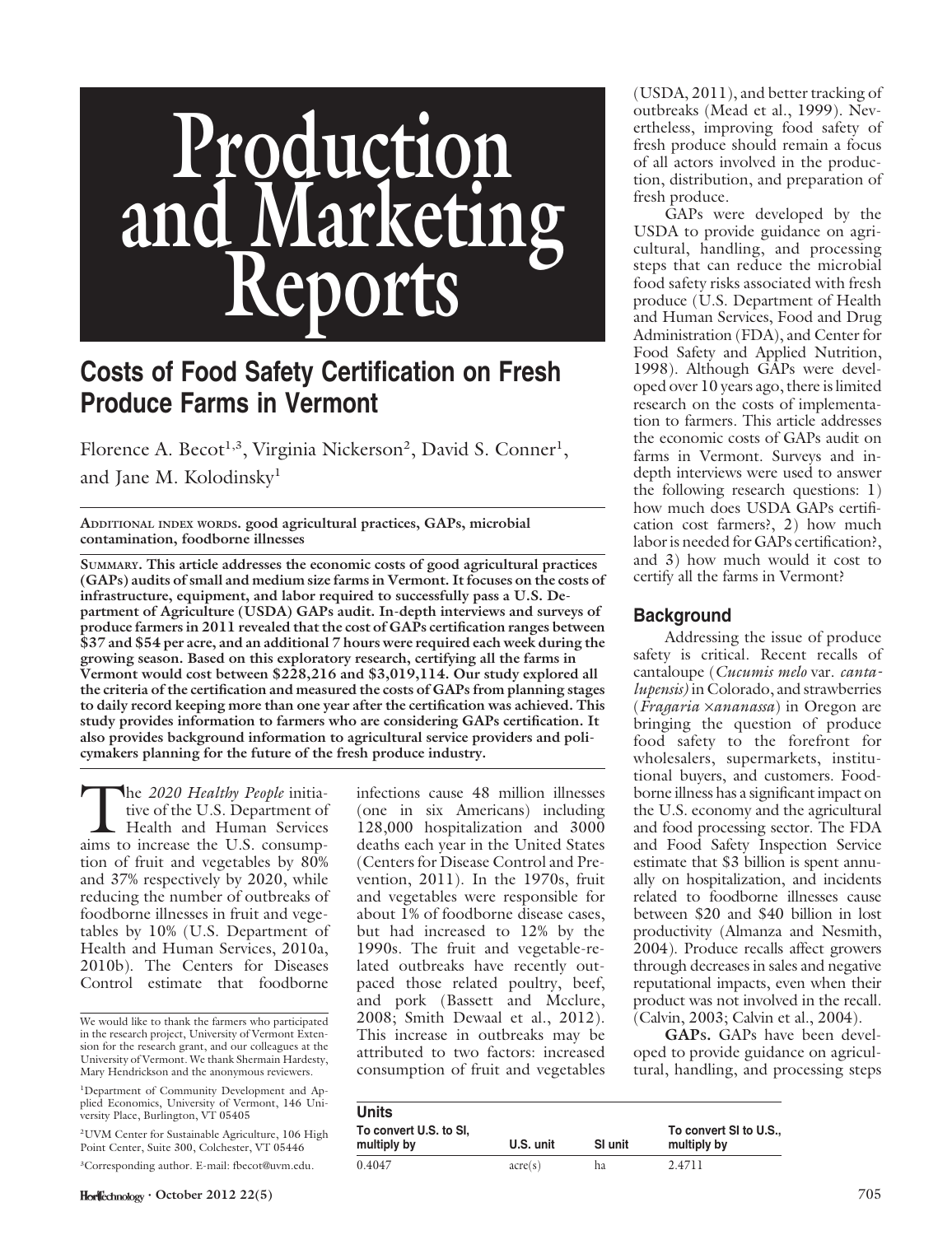that can reduce the microbial food safety risks associated with fresh produce. Based on the ''Guide to Minimize Food Safety Hazards for Fresh Fruits and Vegetables'' published by the U.S. Department of Health and Human Services, the FDA, and the Center for Food Safety and Applied Nutrition (1998), the guidelines recommend that proper protocols related to water use, manure management, farmer/worker hygiene, and transportation be based on scientific data regarding risks associated with specific fruit and vegetables (De Roever, 1998). Adherence to GAPs is currently verified through a voluntary audit administered by individual states in partnership with the Agricultural Marketing Service or by private third-party audit agencies. The audit is comprised of seven sections: general questions, farm review (Part 1), field harvesting, and field packing activities (Part 2), house packing facilities (Part 3), storage and transportation (Part 4), wholesale distribution center/terminal warehouse (Part 6), and preventative food defense procedures (Part 7).

Each section is scored on a point system. To become GAPs certified, growers must score at least 80% on each section. Compliance with the guidelines is verified for individual crops depending on the length of the season: 30 d, 31–60 d, 61–90 d, and 91+ d crops. The audit checklist gives farmers some freedom on how to meet the criteria and allows them to work with the existing farm assets (land and buildings) (Rejesus, 2009).

Currently, the GAPs certification is voluntary; however, some regional chain supermarkets in Vermont, including Hannaford (Scarborough, ME), Price Chopper (Schenectady, NY), and wholesale distributors such as Red Tomato (Plainville, MA) and J.P. Sullivan (Ayer, MA), are requiring farmer certification. Tobin et al. (2011) forecasts that the number of supermarkets in Pennsylvania requiring GAPs certification will increase within the next three years. At the time of our study, Hannaford and Price Chopper required farmers to pass the first three sections of the audit for at least one crop. Wal-Mart (Bentonville, AR) is currently not requiring USDA GAPs, but rather requires the Global Food Safety Initiative.

GAPs certification can offer potential benefits to growers. For example, following GAPs can increase the quality and shelf life of fresh produce by lowering microbial risks (Bihn and Gravani, 2006) and reduces the risk that foodborne disease outbreaks will originate on the farm (Rejesus, 2009). Indirect benefits of GAPs can include improved efficiency and workplace cleanliness and (Calvin et al., 2004; Estrin, 2010). These benefits may accrue as farmers review all of their practices in preparation for the audit, and inform changes that can improve the efficiency, organization, record keeping, and quality control of their operation.

Barriers to seeking produce safety certification include a myriad of food safety standards, cost of new equipment and infrastructure, additional time spent on recordkeeping, and labor capacity (Hardesty and Kusunose, 2009). Unlike organic certification, GAPs certification is done for individual crops and buyers require what crops must be certified. This requirement can be challenging for farmers growing more than a handful of crops as it requires significant time, cost, and effort (Hultberg et al., 2012). Another barrier to GAPs certification is that buyers are not willing to pay more for GAPs certified produce, leaving the financial burden of the certification solely on the farmer who must bear the costs associated with incorporating the new practices (Calvin et al., 2004).

COSTS OF GAPS. Farmers can benefit from greater knowledge of the cost of GAPs before deciding whether to go through the audit and certification process, yet there is currently limited information on the economic costs of the GAPs certification. Paggi (2008) found it difficult to measure the compliance cost of food safety policies at the farm level because of farm heterogeneity and the unique costs associated with individual operations. Annual labor, audit, and implementation costs have been estimated at 120 h, \$300–\$500 (Hunter et al., 2010) and \$2500–\$3200 (Rejesus, 2009).

Three recent studies have examined the cost of implementing food safety certifications in detail (Estrin, 2010; Hardesty and Kusunose, 2009; Woods and Thornsbury, 2005). Hardesty and Kusunose measured the cost of compliance to the Leafy Green Marketing Agreement (LGMA) for the leafy greens growers of California.

About 99% of the Californian leafy green growers have joined the LGMA; this industry-wide adoption differentiates it from other food safety programs. Hardesty and Kusunose found that growers with annual revenues greater than \$10 million benefit from economies of scale and have greater capacities to absorb the costs to comply with LGMA. Total cost of the investments and modifications necessary for LGMA compliance averaged \$21,490 or \$13/acre and ''the sum of the average modifications costs and seasonal food safety costs \$68/acre and represents almost 1% (0.93%) of growers' average lettuce (Lactuca sativa) revenues'' (Hardesty and Kusunose, 2009).

Woods and Thornsbury (2005) studied the impact of the adoption of GAPs on strawberry farms using secondary data from state and regional sources. They focused on five GAPs criteria: toilet and hand-washing facilities, hygiene training, packing shed or cooling pad sanitation, irrigation water, and crisis management. The additional costs associated with GAPs for bigger farms were \$66/acre, while the costs for smaller farms were \$288/acre.

Estrin (2010) analyzed the case of a Vermont farmer preparing for an initial USDA GAPs certification audit. The farmer grows 40 crops on over 130 acres, employs about 20 people, and his annual gross sales average \$1 million. He started the GAPs certification process by focusing on one crop, kale (Brassica oleracea var. acephala). For the first year, the cost of USDA GAPs certification for the first three sections of the audit was estimated at \$5000 for capital improvements and labor, 0.5% of the farm's gross sales. Capital investments projections were between \$6000 and \$130,000 depending on the level of compliance. The annual compliance cost would range between \$10,000 and \$32,000, 1% to 3% of the farm's total produce sales.

Limited empirical information is available on the cost of GAPs certification on diversified, small- and medium-sized farms, which are common to Vermont and many other states. Hardesty and Kusunose studied the cost of LGMA for leafy green growers in California and the average acreage of the respondents was 2330, Woods and Thornsbury studied the cost of five GAPs criteria on strawberry growers using secondary data, and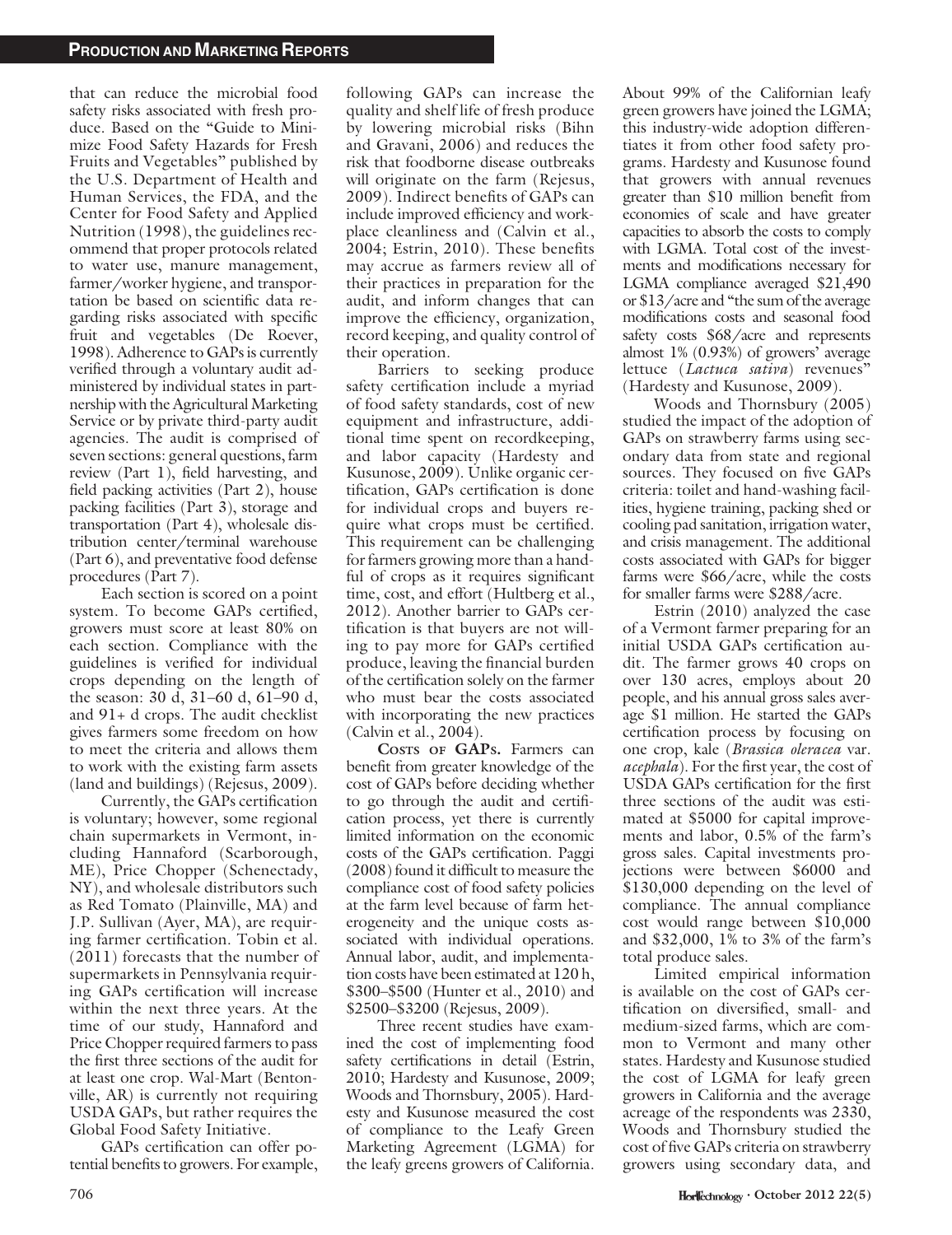Estrin studied just one farm getting ready for the certification. Thus, our study contributes to the current literature by measuring the costs of GAPs compliance, as well as labor needs, for a diverse sample of farms; some farms were highly diversified, growing over 40 crops, while other farms grew only a handful of different crops. Through a combination of surveys sent to members of produce grower associations and in-depth interviews with GAPs certified farmers, we measured costs of infrastructure, audit, and labor requirements. Our study explored all the criteria of the certification and measured the cost of implementing GAPs and labor from planning stages to daily record keeping over one year after the certification was achieved. The study was conducted in Vermont, a state that is placing a high emphasis on the consumption of local food and on a strong agricultural sector (Vermont Sustainable Jobs Fund, 2011). Our results can be informative for smaller scale, diversified farms that wish to scale up and sell to buyers requiring GAPs certification to meet the growing demand for locally grown fresh produce.

#### Methods and materials

We used multiple methods to research the economic costs of GAPs certification. These included 1) an online survey to measure interest in GAPs audits and the prospective costs of compliance on a larger sample of farms and 2) in-depth interviews with 10 farm operators who had achieved USDA GAPs certification to understand the breadth and depth of issues associated with certification. The

University of Vermont's Institutional Review Board approved this protocol (project number CHRBS B11–147).

ONLINE SURVEY. An online survey was used to measure the number of Vermont farms that might be seeking GAPs certification and to get a sense of how much certification would cost these farms. The survey included questions from Hardesty and Kusunose's LGMA study (Hardesty and Kusunose, 2009), as well as questions designed by the principal investigators, with guidance provided by members of Vermont's Produce Safety Working Group. Farmers were asked about the characteristics of their farm including size, number of workers, crops grown, spread of sales and practices, and equipment currently on the farm such as equipment for irrigation, washing and packing of produce. Certified farmers were asked questions about their motivation to seek certification, audit, labor needs, and modification and investments made to pass the certification. Noncertified growers were asked about their intentions around GAPs certification.

The survey sample frame was farmers who belong to a grower association. The link to the online survey was sent to fruit and vegetable growers through the listservs of the Vermont Vegetable and Berry Growers Association [Brattleboro, VT (234)], the Vermont Organic Farmers [Richmond, VT (181)], and the Vermont Tree Fruit Growers Association [Burlington, VT (51)]. These listservs reached  $\approx$ 366 growers in Vermont. We calculated an overlap among the listservs of 85 growers and 15 of the e-mail

addresses belonged to agricultural service providers implying a sample frame of 366 farmers. The survey opened 15 Mar. and closed 16 May 2011, and listserv members were prompted two times to respond to the survey during this period by representatives of the growers' associations. We received a total of 79 responses, 17 from GAPs certified growers and 62 from non-GAPs certified growers, representing a response rate of 21%. Respondents represent a diversity of Vermont farms along many dimensions (size, geographic location, and crops produced).

Our data analysis consisted of three phases. We began by looking at the characteristics of the farms represented in the survey; descriptive statistics including mean and CV can be found in Table 1. The CV is the ratio of the standard deviation to mean. A coefficient less than one indicates a low variance, while a coefficient greater than one indicates high variance (Giard, 2003). Next, to compare differences across types of producers [certified and not certified, vegetable growers and apple (Malus x domestica) growers, and farmers growing one crop and farmers growing more than one crop], we compared mean values of number of acres, workers, crops grown, and revenues from various market channels.

Two tests of normality, the Kolmogorov–Smirnov and the Shapiro– Wilk, were conducted to determine which tests to run to measure differences in responses between groups. These tests showed the data were not normally distributed. The Mann– Whitney U test was used instead of

Table 1. Descriptive statistics of respondents to a 2011 e-mail survey assessing Vermont vegetable and apple growers' interest in good agricultural practices (GAPs) and the prospective costs of compliance. The total number of farmers who responded to this question was 79.

|                                                                                        |      | Non-GAPs ( $n = 62$ )       |      | GAPs $(n = 17)$             |      | All $(n = 79)$              |
|----------------------------------------------------------------------------------------|------|-----------------------------|------|-----------------------------|------|-----------------------------|
|                                                                                        | Mean | Coefficient<br>of variation | Mean | Coefficient<br>of variation | Mean | Coefficient<br>of variation |
| Area (acres) <sup><math>z</math></sup>                                                 | 9    | 1.28                        | 86   | 1.23                        | 26   | 2.26                        |
| Year-round workers (no.)                                                               |      | 0.88                        |      | 1.44                        | 3    | 2.13                        |
| Seasonal workers (no.)                                                                 | 5    | 1.28                        | 19   | 0.98                        | 8    | 1.48                        |
| Sales to consumers through farmers' market<br>and on-farm retail (%)                   | 72   | 0.40                        | 15   | 1.16                        | 59   | 0.60                        |
| Sales to schools, hospitals, other institutions,<br>co-op stores or restaurants $(\%)$ | 19   | 1.17                        | 16   | 1.54                        | 18   | 1.23                        |
| Sales to chain supermarkets (%)                                                        |      | 4.99                        | 40   | 0.80                        | 9    | 2.38                        |
| Sales to wholesale markets (%)                                                         | 3    | 3.18                        | 24   | 1.27                        |      | 2.46                        |
| Sales to other markets (%)                                                             | 5.   | 3.49                        | 5    | 2.60                        | 5.   | 3.30                        |

 $z$ <sup>2</sup> acre = 0.4047 ha.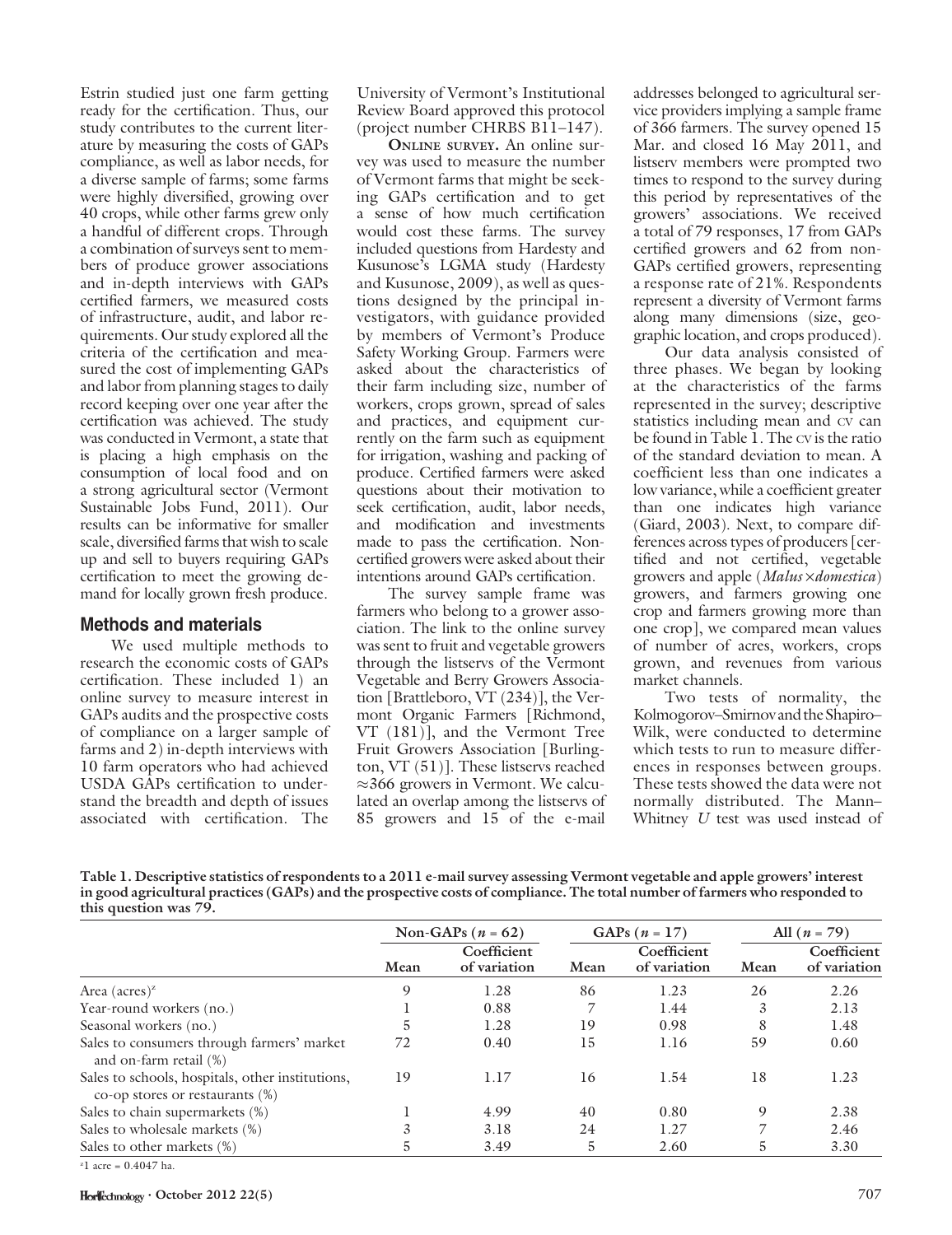the analysis of variance F test (Norusis, 2006). Next, we analyzed farmers' readiness and reasons for seeking GAPs certification, and intentions of the non-GAPs certified growers to seek certification. Finally, we measured the cost and labor involved in the GAPs certification process.

IN-DEPTH INTERVIEWS. In-depth interviews were conducted with 10 Vermont farmers who had passed the USDA GAPs audit in 2010. The researchers traveled to each of the 10 farms to conduct the interviews; each interview lasted  $\approx$ 1 h. The interviews were audiotaped for increased accuracy during the data analysis process. There were two phases to each interview: a semistructured interview and the administration of a cost measurement tool. The cost tool was used to measure the cost of GAPs compliance for each of the 10 farms. This tool was developed using the USDA GAPs and Good Handling Practices Audit Verification Checklist (Estrin, 2010; USDA, 2007a). The cost tool is available upon request.

The farms represented a diversity of produce operations in Vermont and consisted of four mixed vegetable farms, two sweet corn (Zea mays) operations, one greenhouse tomato (Solanum lycopersicum) operation, one potato (Solanum tuberosum) farm, one apple orchard, and one farm that has both an apple orchard and a mixed vegetable enterprise. We used three approaches to analyze the data from the in-depth interviews. First, we looked at the characteristics of the farmers interviewed. Next, we looked at the cost of equipment and infrastructure required to pass the certification audit, followed by an exploration of labor needs.

#### **Results**

#### Online survey results

We aggregated the data into two types of survey respondents: non-GAPs certified growers and GAPs certified growers to calculate descriptive data (Table 1).

The farms ranged in size from 0.2 to 350 acres, with an average size of 26 acres. The number of seasonal workers employed by these farms ranged from 0 to 60 workers. On average, the farms that responded to the survey hire eight seasonal workers. In comparison, the average acreage of farms in Vermont is 19 acres (USDA,

2007b). We then looked at how farmers market their produce. The majority of survey respondents' sales are direct to final customers: 59% of the sales are made through farmers' markets and on-farm retail (farm stand, community-supported agriculture, and/or U-pick); 18% of the sales are made to schools, hospitals, other institutions, co-op, stores, and/ or restaurants. The rest of the sales are divided between sales to chain supermarkets (10%), wholesale markets (8%), and other (5%).

We tested for significant differences in farm size and sales structure between certified and non-certified farms. We used the Mann–Whitney U test, a non-parametric test, since the test of normality revealed that the sample was not normally distributed. The null hypothesis was "the distribution of the variable tested is the same for GAPs certified and non-GAPs certified.'' We rejected the null hypothesis for acreage, number of seasonal and year-round workers, direct sales to consumers, and sales to supermarket and wholesale ( $P \leq 0.01$ ). This suggests that for these variables, GAPs certified farms and non-GAPs certified farms have statistically significantly different values. GAPs certified farms tend to be larger than non-certified farms: the average acreage of certified farms is 86 acres and they employ 19 seasonal workers vs. 9 acres and 5 seasonal workers for non-GAPs certified farms. In terms of sales structures, non-GAPs certified farms tend to sell a higher proportion of their production directly to consumers: on average, 72% of their production is sold through farmers markets and on-farm retail vs. 15% for certified farmers. The non-GAPs certified farmers sell in smaller quantities to supermarkets 1% and to wholesale markets 3% vs. 40% and 24% for GAPs certified farms. We failed to reject the null hypothesis for sales made directly to institutions and for other accounts ( $P \le 0.1$ ). This means that GAPs certified growers and non-GAPs certified growers are not significantly different when it comes to sales to institutions and other accounts.

COMPARISON OF EQUIPMENT BETWEEN CERTIFIED AND NON-CERTIFIED FARMERS. To compare level of readiness for certification between GAPs certified operations and non-GAPs certified operations, we used survey responses about existing equipment and infrastructure as shown in Fig. 1. We asked GAPs certified farmers what modifications and investments they made to their operation to prepare for the GAPs audit. We asked non-GAPs certified farms about the infrastructure they currently have on their farm. Some of the most common equipment and infrastructure required for GAPs certification include bathrooms and hand-washing stations for workers and visitors, drip irrigation systems, fencing to exclude wildlife, and sinks, tanks, or treatment systems to rinse produce. Depending on the crops cultivated and the risks associated with them or with the farm, farms that lack this equipment may need to invest in it to improve their chances of passing a GAPs audit.

A higher proportion of GAPs certified growers have enclosed areas to pack produce (65%, vs. 43% of noncertified growers). Forty-one percent of GAPs certified farmers pack in an open outdoor packing station vs. 48% of the non-certified growers. This overlap in percentages means that some farmers have both an enclosed and an open packing area. None of the GAPs certified growers reported packing without any protection (i.e., either an open pack shed or an enclosed pack shed) vs. 23% of the non-certified growers who reported packing without any cover.

Surprisingly, non-GAPs certified farmers are more likely to use a key practice than GAPs certified farmers are. Fourteen percent of the non-GAPs certified growers triple wash their produce and 48% double wash. In comparison, none of GAPs certified growers triple wash and 12% double wash their produce. Multiple rinses can decrease the concentrations of pathogens in rinse water and thus reduce the risks of cross-contamination of product. However, we did not ask if growers added disinfectant to their wash water: if the GAPs certified growers use disinfectants in their wash water (as they are required to do), this could explain why they are not triple washing. Another potential explanation to these findings is that GAPs certified growers who grew multiple crops chose to get certified for a single crop that requires minimal washing and processing such as tomatoes, hoophouse raspberries (Rubus idaeus), and hoophouse eggplant (Solanum melongena).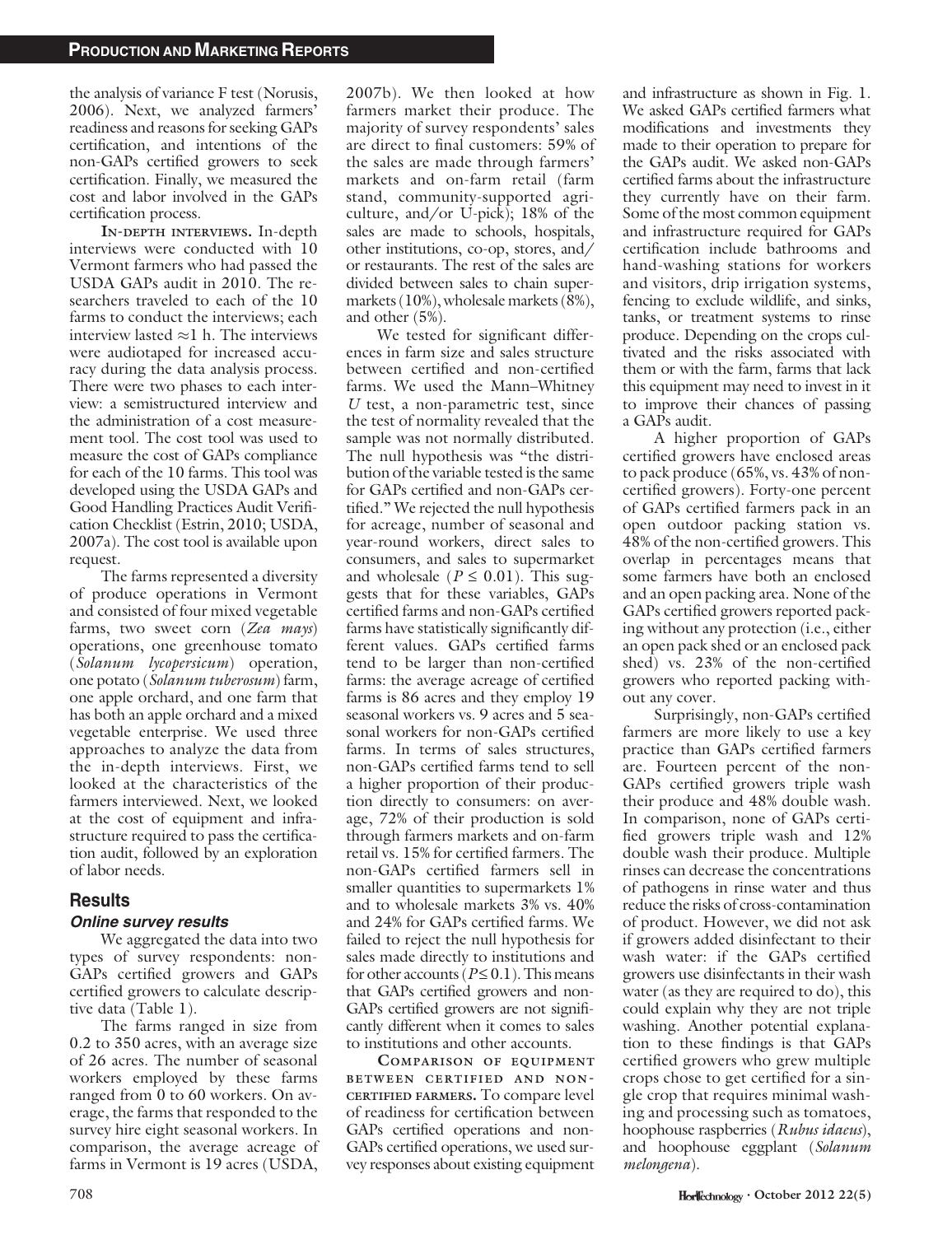

Fig. 1. Percentage of farmers who responded "yes" to questions around good agricultural practices (GAPs) related infrastructures on a 2011 online survey of apple and vegetable growers in Vermont. The number to the right of each bars represent the percentage of farmers who responded ''yes'' to infrastructures or practices listed on the left side of the bars. Responses numbers 1 and 2 are a requirement of the GAPs certification suggesting that all certified farms comply. Responses numbers 7 and 8 were only available to vegetable growers. Responses numbers 9 and 10 were only available to apple growers. The total number of farmers who responded to this question was 79.



Fig. 2. Percentage of respondents to a 2011 online survey of apple and vegetable growers in Vermont indicating their reason for not seeking good agricultural practices (GAPs) certification. Growers could only choose one of the answers as their main reason for not seeking certification and the number above the bars represent the percentage of growers who choose that answer as their main reason. The total number of farmers who responded to this question was 50.

MOTIVATION. The majority (88%) of the GAPs certified growers reported getting certified because of a buyer's requirement. Currently in Vermont, two grocery store chains (Price Chopper and Hannaford) and two wholesalers (Red Tomato and J.P. Sullivan) are requiring GAPs certification. The two other reasons reported by growers for seeking

GAPs certification were to assure customers of the safety of their food (6%) and plans for expanding and/or a willingness to be able to sell to markets that might require GAPs certification (6%). As shown in Fig. 2, of the noncertified growers, 61% reported no intention of undergoing a GAPs audit, 3% stated they are likely to go through the process, and 36% are not sure at this point. Reasons for not seeking GAPs certification included: 1) not selling to markets that require GAPs certification (40%), 2) not selling over \$500,000 in gross sales—the financial requirement for being exempt from the Food Safety Modernization Act (FSMA) under the Tester Amendment  $(36\%, 3)$  opposition to GAPs  $(12\%),$ 4) perceived burden of record keeping (8%), and 5) perceived cost to modify the farm is too high (4%).

COSTS AND LABOR NEEDS FOR THE GAPS CERTIFICATION. Survey responses revealed a wide range of costs and labor effort needed for GAPs compliance. The expenses of equipment and infrastructure modification ranged between \$50 and \$24,600 with a mean of \$3268 and a median of \$1090. To get GAPs certified, 65% of the farms spent money on labels or another aspect of a traceability system, 65% on bathroom and hand-washing facilities, 41% on rodent traps, 30% on fencing and wildlife deterrents, 30% on their packing area, 24% on irrigation and potable water systems, and 18% on washing equipment. Rodent traps constituted one of the smaller expenses at an average expenditure of \$128 and modifications to packing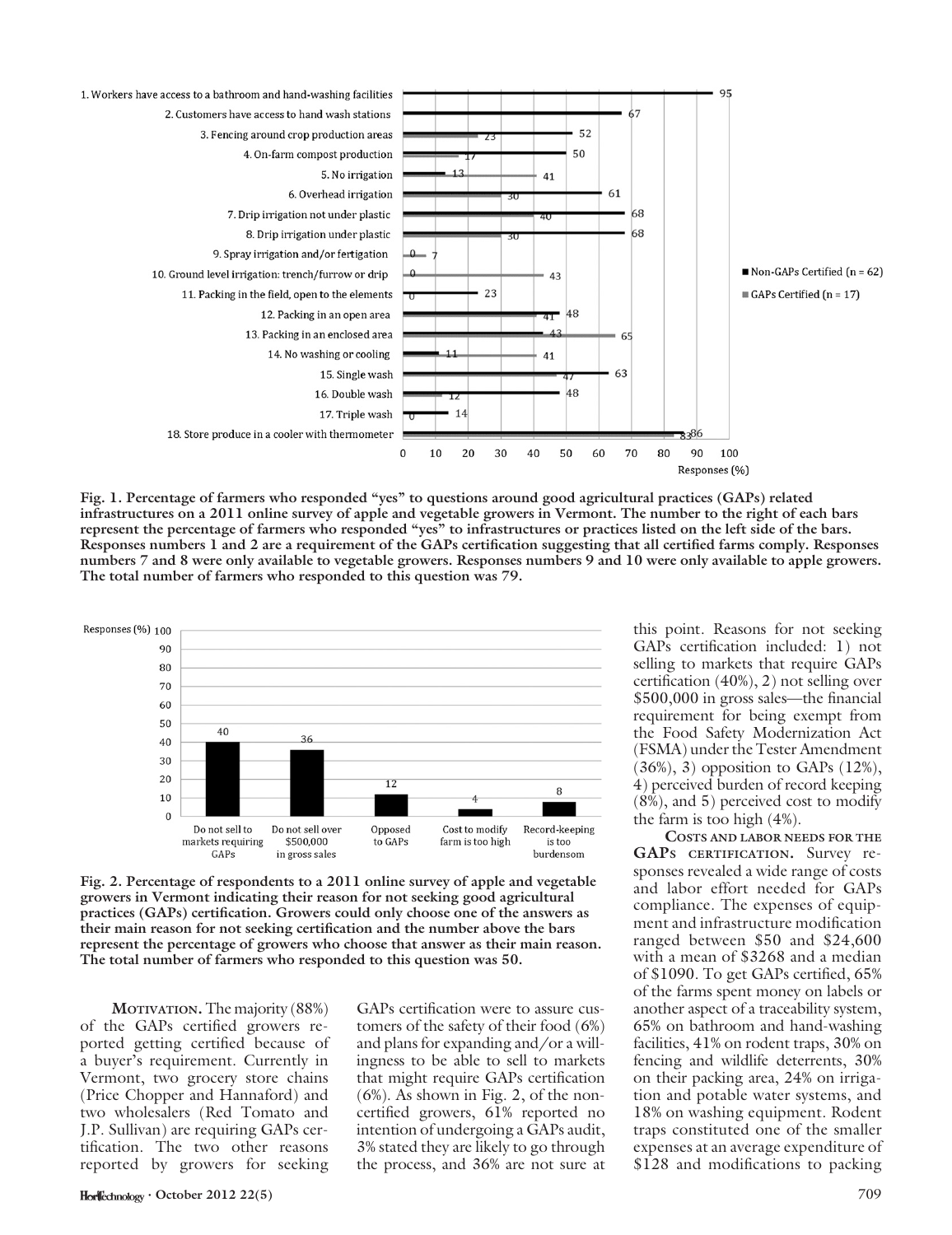areas constituted one of the larger expenses at an average expenditure of \$2851. The cost of the first audit ranged between \$207 and \$7000 with a mean of \$1154 and a median of \$758. The cost of the certification including equipment and infrastructure expenses and the audit fees averaged \$3983. The cost per acre was \$37 without the cost of the audit fees and \$46 with the cost of the audit.

GAPs certified farms reported that on average two people were involved in the weekly record keeping, representing about 7 h per week during the growing season. Examples of GAPs related practices requiring record keeping included keeping a log of the cooler temperatures, and sanitation records for packing sheds and equipment, bathrooms, harvest containers, and trucks.

COMPARISON OF DIFFERENT TYPES OF GAPS CERTIFIED FARMERS. We tested for statistical differences in terms of audit cost, equipment and infrastructure expenses, and labor needs to reach GAPs certification between different types of farmers. Similar to the method used by Hardesty and Kusunose (2009), we compared the means per acre of the different expenditures and labor needs by 1) crops grown (vegetables or apples), 2) diversification level (one crop or diversified), 3) farm size measured in sales (less than \$500,000 in sales or more than \$500,000 in sales), and 4) marketing channels focusing on sales made to supermarkets (less than 50% sold to supermarkets or more than 50% sold to supermarkets). We compared the means per acre of the different variables with the non-parametric Mann–Whitney U test (Table 2). Significant statistical differences include: 1) cost of the audit for the group crops grown ( $P \leq 0.05$ ), 2) workers involved in record keeping for the group level of sales ( $P \le 0.05$ ), and 3) time spent on record keeping for groups crops grown and marketing channels ( $P \leq 0.05$ ). We found no statistical significance for any other variables and groups.

These results suggest that mean costs per acre are not statistically different except for the variables mentioned above. The cost of the audit was higher for vegetable growers than it was for apple growers. The time spent recordkeeping was higher on apple orchards than it was on

Table 2. Means per acre for equipment and labor required for adherence to good agricultural practices (GAPs) for different types of farmers and result of non-parametric Table 2. Means per acre for equipment and labor required for adherence to good agricultural practices (GAPs) for different types of farmers and result of non-parametric test comparing across these types of farmers. Data are from a 2011 online survey of apple and vegetable growers in Vermont. test comparing across these types of farmers. Data are from a 2011 online survey of apple and vegetable growers in Vermont.

| D                                           |                         |                  |                 |                  |                                              |                  |                          |                          |                 |                  |                 |                  |                 |                  |                           |                            |                                   |
|---------------------------------------------|-------------------------|------------------|-----------------|------------------|----------------------------------------------|------------------|--------------------------|--------------------------|-----------------|------------------|-----------------|------------------|-----------------|------------------|---------------------------|----------------------------|-----------------------------------|
|                                             |                         |                  | Crops grown     |                  |                                              |                  | Diversification level    |                          |                 |                  | Level of sales  |                  |                 |                  | Marketing channel         |                            |                                   |
|                                             |                         |                  |                 |                  |                                              |                  |                          |                          |                 |                  | Less than       |                  | More than       |                  | $50\%$ sales<br>Less than |                            | More than<br>$50\%$ sales         |
|                                             |                         |                  | Vegetable       |                  | Apple                                        |                  | One crop                 | Diversified              |                 |                  | \$500,000 sales |                  | \$500,000 sales |                  | to supermarket            |                            | to supermarket                    |
| Variables                                   | Unit <sup>z</sup>       | $\boldsymbol{n}$ | Mean            | $\boldsymbol{z}$ | Mean                                         | $\boldsymbol{z}$ | Mean                     | n                        | Mean            | $\boldsymbol{z}$ | Mean            | $\boldsymbol{z}$ | Mean            | $\boldsymbol{z}$ | Mean                      | $\boldsymbol{\mathcal{U}}$ | Mean                              |
| Cost of audit                               | $\frac{1}{2}$ acre      |                  | $\geq$          |                  | ð                                            | ↖                |                          | ⌒                        | $\overline{15}$ | ⊵                | 22              | ∘                | 0               | ∞                | $\overline{2}$            | ∞                          | 26                                |
| Traceability                                | $\frac{1}{2}$ acre      |                  |                 |                  | $^{18}$                                      | 4                | 42                       | $\overline{C}$           | w               | ∘                | 48              | $\circ$          |                 | ७                | $\circ$                   | ro                         | $\sqrt{2}$                        |
| Washing produce                             | $\frac{1}{2}$ acre      |                  | $\mathcal{C}$   |                  | 68                                           |                  |                          | $\mathcal{L}$            | $\mathcal{L}$   |                  |                 | $\sim$           | 16              | $\mathcal{L}$    | 26                        |                            |                                   |
| equipment                                   |                         |                  |                 |                  |                                              |                  |                          |                          |                 |                  |                 |                  |                 |                  |                           |                            |                                   |
| Rodent traps                                | $\sqrt[6]{\text{acre}}$ |                  |                 |                  |                                              | ഥ                | $\sim$ $\sim$            |                          |                 | $\sim$           |                 | $\mathcal{L}$    | 23              | w                |                           | $\sim$                     | $\infty$ $\infty$                 |
| Fencing                                     | $\sqrt[6]{\text{acre}}$ |                  |                 |                  |                                              | ○                |                          | こうフ                      | $\frac{5}{10}$  | $\omega$         | $\circ$         | ₩                |                 |                  | ○                         | 4                          |                                   |
| Bathroom and                                | \$/acre                 |                  |                 |                  |                                              | 4                | $\circ$                  |                          |                 | 4                | $\overline{14}$ |                  | ○               | $\infty$         | r u                       | $\tilde{\varepsilon}$      | $^{40}$                           |
| hand-washing                                |                         |                  |                 |                  |                                              |                  |                          |                          |                 |                  |                 |                  |                 |                  |                           |                            |                                   |
| facilities                                  |                         |                  |                 |                  |                                              |                  |                          |                          |                 |                  |                 |                  |                 |                  |                           |                            |                                   |
| Irrigation                                  | \$/acre                 |                  |                 |                  | w                                            | $\mathcal{C}$    | $\supseteq$              | $\mathcal{C}$            | $\infty$        | $\sim$           | 26              | 4                | $\circ$         |                  |                           | $\mathcal{L}$              | $\overline{32}$                   |
| Compost                                     | $\frac{1}{2}$ acre      |                  |                 |                  | $\stackrel{\scriptscriptstyle\times}{\circ}$ |                  | $\circ$                  | $\overline{\phantom{0}}$ | 22 <sup>8</sup> | $\circ$          | $\circ$         | $ -$             |                 |                  | $\overline{14}$           | $\circ$                    | $\tilde{\mathbf{O}}^{\mathbf{x}}$ |
| Packing                                     | $\sqrt[6]{\text{acre}}$ | $\omega$         | $\overline{16}$ |                  | 52                                           | $O$ $N$ $N$ $N$  | $\overline{z}$           | ന ഥ                      |                 | $\sim$           | 27              | ۰                | $\frac{18}{13}$ | $\omega$         | $\approx$                 | $\omega$ ro                | 33                                |
| Other modifications                         | \$/acre                 | w                | ŗ               |                  | $\mathbf{\sim}$                              |                  | $\overline{\phantom{0}}$ |                          | $\circ$         | $\overline{a}$   | $\overline{14}$ | $\infty$         |                 | $\sim$           | ₩                         |                            | $17\,$                            |
| Workers involved                            | no. people              | $\supseteq$      |                 |                  |                                              |                  |                          | O                        | $\circ$         | ${}^{\circ}$     | ∊               | ⊂                | ð               | ${}^{\circ}$     | ○                         | $\infty$                   | $\circ$                           |
| in record keeping                           |                         |                  |                 |                  |                                              |                  |                          |                          |                 |                  |                 |                  |                 |                  |                           |                            |                                   |
| Time spent on                               | min/week                | $\overline{10}$  | 3:53            | $\overline{C}$   | $5:24^{y}$                                   | $\overline{a}$   | 5.52                     | $\overline{10}$          | 3:53            | ∞                | 8:55            | w                | 1:04            | ⊙                | 4:05                      | ∞                          | 8:11 <sup>y</sup>                 |
| recordkeeping                               |                         |                  |                 |                  |                                              |                  |                          |                          |                 |                  |                 |                  |                 |                  |                           |                            |                                   |
| $431/acc = $2.4711/ha$ .<br>$vP \le 0.05$ . |                         |                  |                 |                  |                                              |                  |                          |                          |                 |                  |                 |                  |                 |                  |                           |                            |                                   |
| <sup>x</sup> Means unable to compute.       |                         |                  |                 |                  |                                              |                  |                          |                          |                 |                  |                 |                  |                 |                  |                           |                            |                                   |
|                                             |                         |                  |                 |                  |                                              |                  |                          |                          |                 |                  |                 |                  |                 |                  |                           |                            |                                   |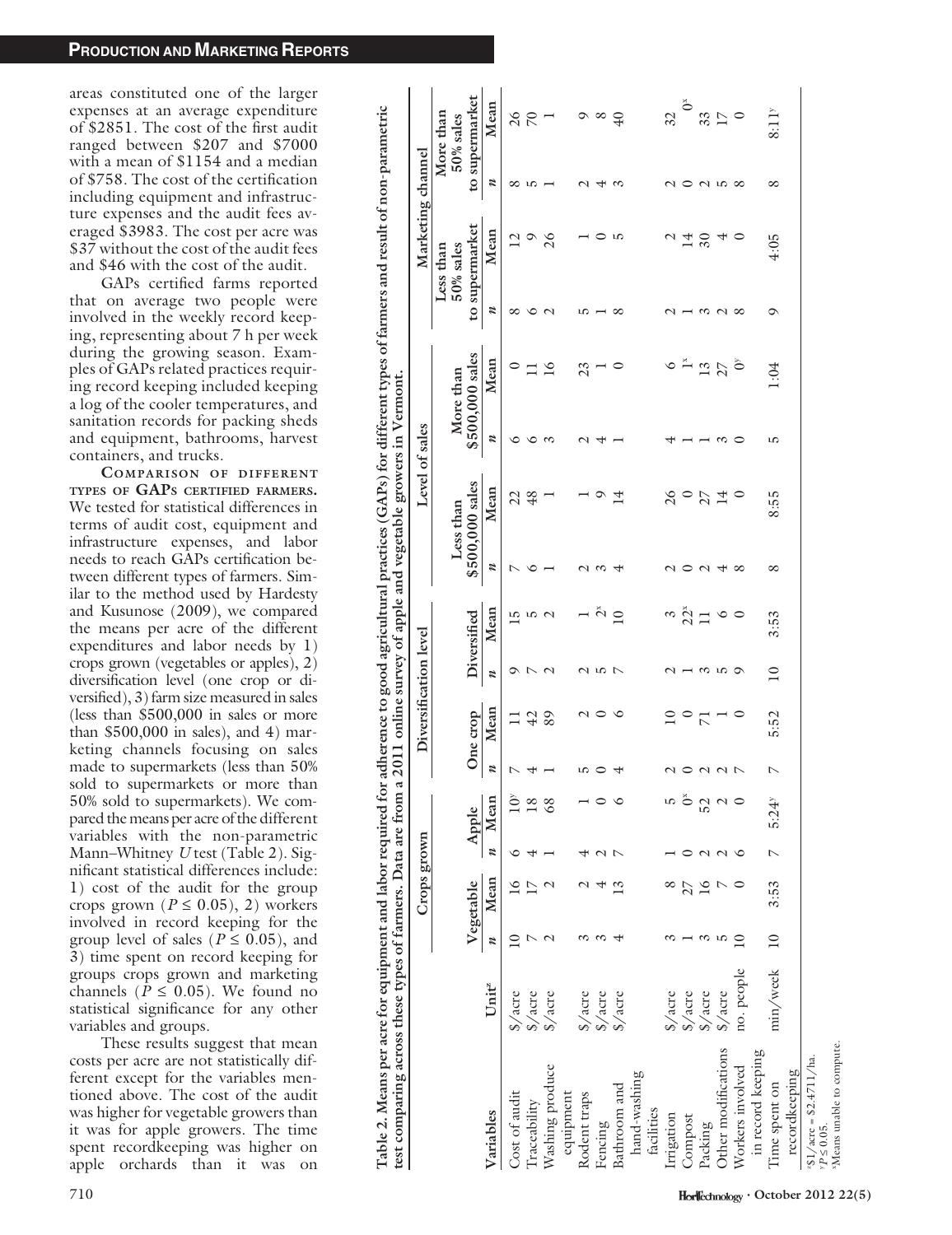vegetable farms, it was also higher for farmers that sell more than 50% of their production to supermarkets. Looking at farm size measured by annual sales greater vs. less than \$500,000, there does not appear to be an economy of scale except for number of workers involved in record keeping. The absence of economies of scale may be explained by the small sample size and similarity of scale across the sample.

#### In-depth interview results

The 10 farms participating in indepth interviews represent 50% of the farms that went through the USDA GAPs audit in the state of Vermont in 2010 (the year before which the study was conducted) and the average acreage of these farms was 57 acres. Of these 10 farms, all completed the general questions, the farm review (Part 1) and field harvest and field packing sections (Part 2) of the USDA GAPs audit. Three of the 10 farms also completed house packing (Part 3) and storage and transportation (Part 4). None of the farmers interviewed were audited for the wholesale distribution center and terminal warehouse (Part 6) or preventive food defense (Part 7) sections. Nine out of 10 farmers reported going through the GAPs certification to keep an account with local supermarket chains like

Hannaford or Price Chopper. The remaining farmer reported going through the certification because of expansion plans and wanting the ability to sell to markets that might require it.

COSTS OF EQUIPMENT AND INFRASTRUCTURE. Since not all the farmers went through all of the sections of the audit, we analyzed the data for each section of the audit separately (Table 3). As mentioned above, the main supermarkets requiring GAPs certification in Vermont only required adherence to the first three sections of the audit for at least one crop. For the general section, the cost of equipment purchases and infrastructure modifications ranged from \$297 to \$8800 with a mean of \$2468 and a median of \$1659. For farm review (Part 1), the cost of the infrastructure modification and supply purchases ranged from \$18 to \$764 with a mean of \$174 and a median of \$119. For field harvest and field packing activities (Part 2), the cost of the infrastructure modification and supply purchases ranged from \$209 to \$1273 with a mean of \$704 and a median of \$630. For house packing (Part 3), the cost of the infrastructure modification and supply purchases ranged from \$50 to \$1447 with a mean of \$720 and a median of \$665. Only one farm incurred expenses for storage and transportation

(Part 4) for which the cost of equipment purchases and infrastructure modifications was \$410. Overall, the total cost ranged between \$297 and \$10,574 with a mean of \$3076 and a median of \$2237. Average cost per acre was \$54. Common expenses included mobile hand-washing stations, mobile toilets, first aid kits, water tests, flash tape, scare balloons, rodent traps, washable harvest containers, signage, notebooks, and thermometers for walk-in coolers. Fees associated with the audit itself ranged from \$207 to \$947 with a mean of \$638 and median of \$727. The differences in the audit costs stem from farmers' paying for the auditor's time (charged at \$92/h including one way travel), that some farms were being audited for more than one crop, and that some farms were being audited for more than the first three sections of the audit. Additional crops or additional sections resulted in more time spent on the farm by the auditor and thus higher costs associated with certification. When we removed the cost of the audit from the other costs, we found that the cost of GAPs certification without the audit was \$46/acre.

LABOR NEEDS. As part of the indepth interviews, farmers estimated the time spent doing GAPs related tasks. Labor associated with GAPs

Table 3. Costs of good agricultural practices (GAPs) certification for the different sections of the audit based on 10 in-depth interviews of vegetable and apple growers in Vermont in 2011.

|                                                      | Total cost for first yr certification | $n^{\rm z}$ | Mean    | Median  | Minimum | Maximum  |
|------------------------------------------------------|---------------------------------------|-------------|---------|---------|---------|----------|
| General questions                                    | \$24,677                              | 10          | \$2,468 | \$1,659 | \$297   | \$8,800  |
| Part 1—Farm review                                   | \$1,399                               |             | \$174   | \$119   | \$18    | \$764    |
| Part 2—Field harvest and field<br>packing activities | \$2,112                               |             | \$704   | \$630   | \$209   | \$1,273  |
| Part 3-House packing facility                        | \$2,162                               |             | \$720   | \$665   | \$50    | \$1,447  |
| Part 4—Storage and transportation                    | \$410                                 |             | \$410   | \$410   | \$410   | \$410    |
| Total                                                | \$30,760                              |             | \$3,076 | \$2,237 | \$297   | \$10,574 |

z Although 10 farms were interviewed, the n varies as all not all of the interviewees were certified for all of the sections.

| Table 4. Labor required for good agricultural practices (GAPs) certification for each sections of the audit based on 10 in- |  |
|-----------------------------------------------------------------------------------------------------------------------------|--|
| depth interviews of vegetable and apple growers in Vermont in 2011.                                                         |  |

|                                                      | Labor for first yr certification (h) | $n^{\mathrm{z}}$ | Mean | Median | Minimum | Maximum |
|------------------------------------------------------|--------------------------------------|------------------|------|--------|---------|---------|
| General questions                                    | 1,609                                | 10               | 161  | 113    | 10      | 404     |
| Part 1—Farm review                                   | 632                                  |                  | 70   | 38     |         | 192     |
| Part 2—Field harvest and field<br>packing activities | 409                                  |                  | 58   | 28     |         | 231     |
| Part 3—House packing facility                        | 414                                  |                  | 138  | 128    | 94      | 192     |
| Part 4—Storage and transportation                    | 161                                  |                  | 80   | 80     | 39      | 122     |
| Total                                                | 3,225                                |                  | 322  | 306    | 17      | 827     |

z Although 10 farms were interviewed, the n varies as all not all of the interviewees were certified for all of the sections.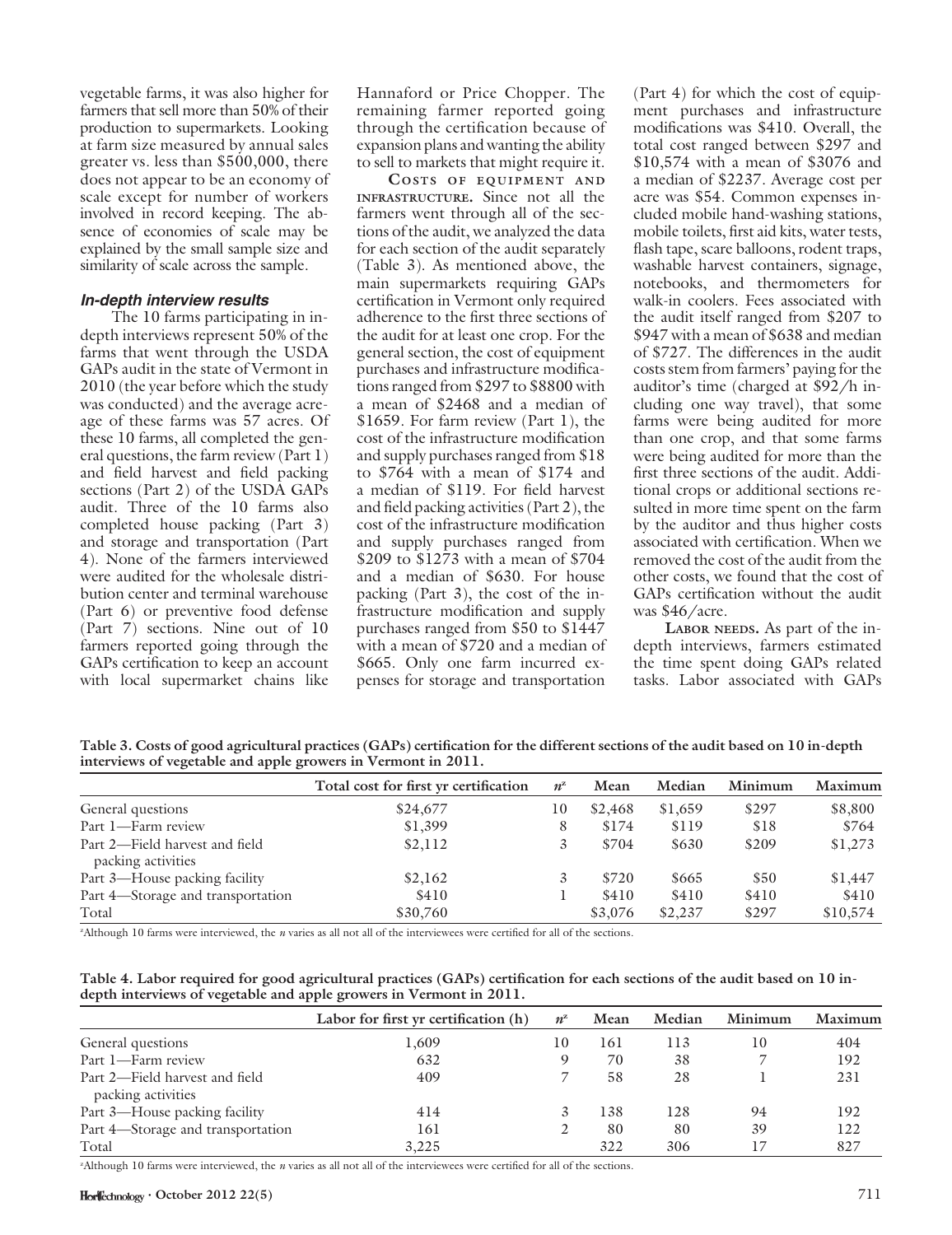certification took farmers and their employees between 17 and 827 h with a mean of 322 h and a median of 306 h (Table 4). On average, they spent the most time on the general questions (161 h) and on the house packing facility (138 h). Some of these tasks only occur once per year such as writing a food safety plan or conducting a mock recall, while some of the tasks take place on a weekly or daily basis such as keeping the logs up to date, cleaning the bathroom, and cleaning the packing containers. There were between one and six people on farms involved in record keeping and they spent an average of 3 h/week during the growing season keeping the records up to date.

COMPARISON OF THE SURVEY AND IN-DEPTH INTERVIEW RESULTS. Sample size was 17 for the survey and 10 for the in-depth interviews. Based on the survey results, the first audit cost GAPs certified farms on average \$1154 (ranging from \$207 to \$7000), while the average cost we found from the indepth interviews was \$638 (ranging from \$207 and \$947). In terms of investments in equipment or infrastructure modifications, the average expense from survey respondents was \$3268 (ranging from \$50 to \$24,600). In comparison, we found through the in-depth interviews that the average cost was \$3076 (ranging from \$297 to \$10,574). We used the Mann– Whitney  $U$  test to test the null hypothesis that the average cost of the first audit and the investments in equipment and infrastructure modifications do not vary between the survey results and the in-depth interviews. We failed to reject the null hypothesis ( $P \le 0.1$ ) indicating that the average costs of audit and modification are not significantly different between samples.

E XTRAPOLATIONS OF THE RESULTS. Using data from our research and from the USDA Agriculture Census (USDA, 2007c, 2007d), we calculated what it would cost to get all the vegetable and apple growers in Vermont GAPs certified. Estimating the cost of certifying all farms in Vermont is relevant for several reasons even though the extrapolation of the results is exploratory and limited. First, the Vermont Agency of Agriculture (Montpelier, VT) offered a cost share program in 2011 to help farmers make capital improvements associated with the certification process and improving infrastructure associated with produce safety practices (Loftus, 2011). The estimated cost of certifying all Vermont farms can help to inform appropriate allocation of funds and help state policymakers plan better in light of the FSMA.

According to the U.S. Census of Agriculture, in 2007, there were 758 produce farms in Vermont (494 vegetable farms and 264 apple orchards) representing 6168 cultivated acres (USDA, 2007c, 2007d). The highest estimate of the cost per acre of the GAPs certification we found was \$54 (result from the in-depth-interviews including cost of infrastructure and equipment and cost of the audit). Multiplying 6168 acres by \$54/acre equals an estimated \$333,072 to certify all farms. The lowest estimate of the cost per acre we found was \$37 (result from the survey including only the cost of the infrastructure and equipment). Certifying all the commercial produce farms in Vermont would in that case cost a minimum of \$228,216. Multiplying the average cost per farm by the total number of farms increases the estimated cost to certify all the farms in Vermont. The average cost estimate per farm ranged between \$2599 (result from the in-depth interviews including only the cost of infrastructure and equipment) and \$3983 (result from the survey including cost of infrastructure and equipment and cost of the audit). Using these figures, certifying the 758 produce farms would cost between \$1,970,042 and \$3,019,114.

#### **Discussion**

The goal of our research study was to answer three research questions: 1) how much does GAPs certification cost farmers, 2) how much additional labor is required for GAPs certification, and 3) how much it would cost to certify all farms in Vermont. In the discussion, we compare our findings to those of previous studies and talk about our contribution to the current literature. A comparison of the results from our study with those of Hardesty and Kusunose (2009), Woods and Thornsbury (2005), and Estrin (2010) explores economies of scale in food safety certification; specifically, the larger the farm, the more units over which the cost of certification is spread out. Hardesty and Kusunose found that farmers with a revenue higher than \$10 million benefited from economies of scale and better capacity to absorb the cost of compliance. Similarly, Woods and Thornsbury concluded that because many of the costs associated with GAPs adoption do not vary with farm size or the amount of strawberries produced that therefore smaller growers incur higher costs than larger growers. In our study, we found no economy of scale for equipment purchased but we did find an economy of scale for the number of people involved in recordkeeping. These findings can be explained by our small sample size and farm homogeneity. It is important to note that it is difficult to make direct comparisons between these studies since Hardesty and Kusunose were exploring the cost of the LGMA, Woods and Thornsbury only focused on five criteria of the GAPs certification, and Estrin estimated the cost for compliance with all sections of the audit but the farmer in that study only went through three sections of the audit. Yet it is still worthwhile to contrast the studies to determine if the calculations and estimations are in close range or if they differ a great deal. The range of costs per acre between the four studies varies from \$46 to \$288 with a mean of \$95 and a median of \$60 (Table 5).

Our study contributes to the current literature by measuring the costs of GAPs compliance on a diverse sample of farms. We found that statistically significant differences between GAPs certified farms and non-GAPs certified farms terms of acreage, number of workers, and sales directly to consumers, supermarkets, and wholesale markets. We found that GAPs certified farms tend to be bigger than non-certified farms and they tend to sell a higher proportion of their production to supermarkets, while non-GAPs certified farms sell a high proportion of their production directly to consumers. Indeed, 88% of the GAPs certified farmers reported seeking certification because of a buyer requirement, mostly supermarkets. When testing for statistical significance between different groups of GAPs certified growers, we found the cost of the audit to be higher for vegetable growers than for apple growers while time spent on recordkeeping was higher on apple orchards.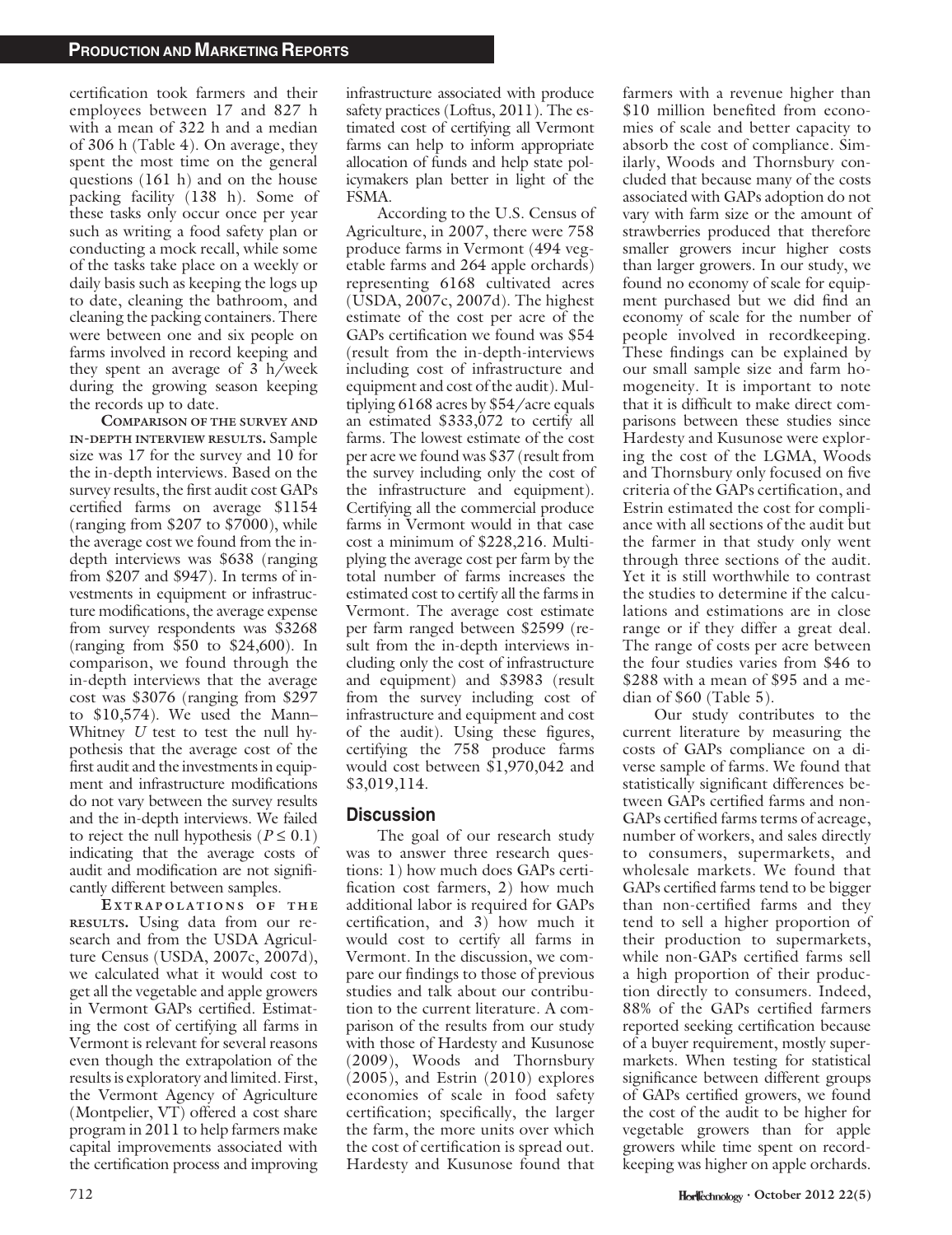| Study         | Certification       | Location      | Data source                    | $Crop(s)^{z}$            | $Cost^v$             | <b>Notes</b>                |
|---------------|---------------------|---------------|--------------------------------|--------------------------|----------------------|-----------------------------|
| Woods and     | ${\rm Good}$        | United        | Regional and national          | Strawberry               | Ranged between \$66/ | Looked at five criteria     |
| Thornsbury,   | agricultural        | <b>States</b> | datasets                       |                          | acre and \$288/acre  | of GAPs certification.      |
| 2005          | practices (GAPs)    |               |                                |                          |                      | Study is based on estimates |
| Hardesty and  | Leafy green         | California    | Survey $(n = 49)$              | Leafy greens             | Ranged between \$13/ |                             |
| Kusunose,     | marketing           |               |                                |                          | acre and \$68/acre   |                             |
| 2009          | agreement. Other    |               |                                |                          |                      |                             |
|               | food certifications |               |                                |                          |                      |                             |
| Estrin, 2010  | GAPs                | Vermont       | In-depth                       | Kale                     | Ranged between \$46/ | Projected costs and labor   |
|               |                     |               | interview $(n = 1)$            |                          | acre and \$1000/acre |                             |
| Becot et al., | GAPs                | Vermont       | $In$ -depth                    | Apple, pepper, potato,   | Ranged between \$36/ |                             |
| 2012          |                     |               | interviews ( $n = 17$ )        | sweet com, tomato,       | acre and \$65/acre   |                             |
|               |                     |               | and online survey ( $n = 79$ ) | summer squash, eggplant, |                      |                             |
|               |                     |               |                                | cucumber, raspberry      |                      |                             |

Table 5. Summary and comparison of four studies done on the costs of food safety certifications for the fresh produce industry in the U.S. criteria summarized and rized and Table 5. Summary and comparison of four studies done on the costs of food safety certifications for the fresh produce industry in the U.S. criteria summa Strawberry (Fragaria xananassa), kale (Brassica oleracca var. acephala), apple (Malus xdomestica), pepper<br>(Cucurbita pepo), eggplant (Solanum melongena), cucumber (Cucumis satirus), raspberry (Rubus idaeus).<br>y 81/acre = 82 (Cucurbita pepo), eggplant (Solanum melongena), cucumber (Cucumis sativus), raspberry (Rubus idaeus).  $y \sin(2\arccos(1-\frac{1}{2}))/\hbar a$ . We found no statistical differences for equipment and infrastructure spending between farmers who grow one crop vs. diversified farmers, farmers who sell less than \$500,000 annually vs. farmers who sell more, and farmers who sell less than 50% of their production to supermarkets vs. farmers who sell more.

We estimated that it would cost between \$228,216 and \$3,019,114 to certify all the farms in Vermont depending on the method of calculation used. These figures are preliminary and are limited, actual costs to certify all commercial produce operations in Vermont might be considerably higher as only three of the farmers interviewed were audited for their packing area, and infrastructure and equipment costs related to packhouses, storage, and transportation will most likely be the largest source of food safety related expenses for Vermont's produce industry (V. Nickerson, unpublished data). Had more farmers gone through that section, the average cost of certification may have been higher. Also, as noted in the study by Estrin (2010), certification costs can vary depending on level of compliance with the audit checklist and whether farmers choose to purchase new equipment or repair existing equipment.

The major limitations of our study are a non-representative sample and relatively low response rate. Nevertheless, our research begins to measure the cost of GAPs on diversified farms in terms of infrastructure, equipment, audits, and labor, using primary data. Although all farms should follow good hygiene and sanitation practices, using this information, extension educators and other agricultural service providers can help farmers decide whether GAPs certification is appropriate for them based on the markets channels to which they wish to sell and the potential costs of certification to their operation.

#### Conclusion

Our study identified the most common expenses and labor required for reaching GAPs certification. Future research could study a larger number of farmers as they go through the certification process, reducing the chances for inaccurate recollection or lapses in the recordings of expenses. It also would be valuable to study produce buyers purchasing needs and